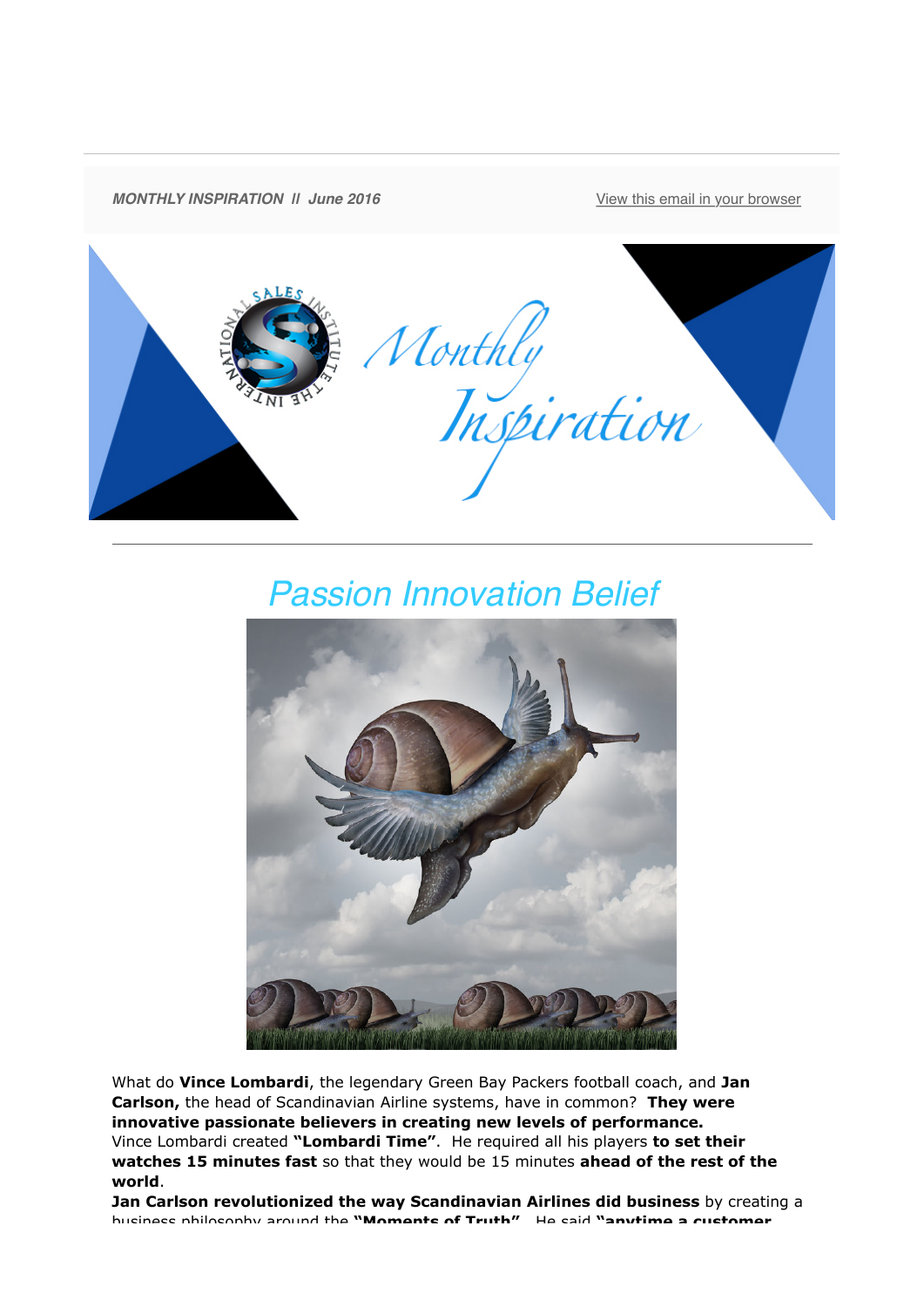business philosophy around the **"Moments of Truth"**. He said **"anytime a customer comes into contact with any part of your business, however remote, it is an opportunity to form an impression".** You can [click here](http://theinternationalsalesinstitute.us11.list-manage.com/track/click?u=933b80e7a2e18bb216f31e81e&id=eee9b81c3f&e=9f87e78b41) **to read an article from our Library about Jan Carlson and the Moments of Truth**. He also refers to **"Moments of Magic"**.

Vince Lombardi, in one of his many speeches, once made an observation about winning as it relates to the sales profession. **"Unless a man believes in himself and makes a total commitment to his career and puts everything he has into it-his mind, his body and his heart-what is life worth to him? If I were a salesman, I would make this commitment to my company, to the product and most of all, to myself."** He also had some fabulously inspiring one-liners.

- **"If you aren't fired with enthusiasm, you'll be fired with enthusiasm"!**
- **"You never win a game unless you beat the guy in front of you. The scoreboard doesn't mean a thing. That's for the fans."**
- **"The quality of a person's life is in direct proportion to their commitment to excellence, regardless of their chosen field of endeavour."**

**As TISI members we are all committed to excellence in our chosen field of endeavour and so that we stay ahead of the rest of the field let's get to the starting grid 10 minutes before the rest of the field!**

We'd be delighted if you sent this amazing information on to your friends & colleagues. One person at a time? Use the "Forward" link in the social media links section below. Multiple people? (Recommended) Use the email forward button.

## **Member offer:**

**Sales Professionals & Sales Managers.**

Purchase a copy of either the Professional Sales Skills Program or the Professional Sales Management Program and **receive 10 complimentary** Professional Sales Memberships, to gift to your colleagues.

This unique DIY program is job & industry specific, designed to complete one of the twelve sections each month, or, more quickly if you wish.

**[Purchase NOW](http://theinternationalsalesinstitute.us11.list-manage.com/track/click?u=933b80e7a2e18bb216f31e81e&id=cfff5af56b&e=9f87e78b41)**

Professional Sales Skills Program - Digital Download - \$250AUD

## **Professional Sales Management Program**



A proactive and instructive program for re-engineering your sales management practices.